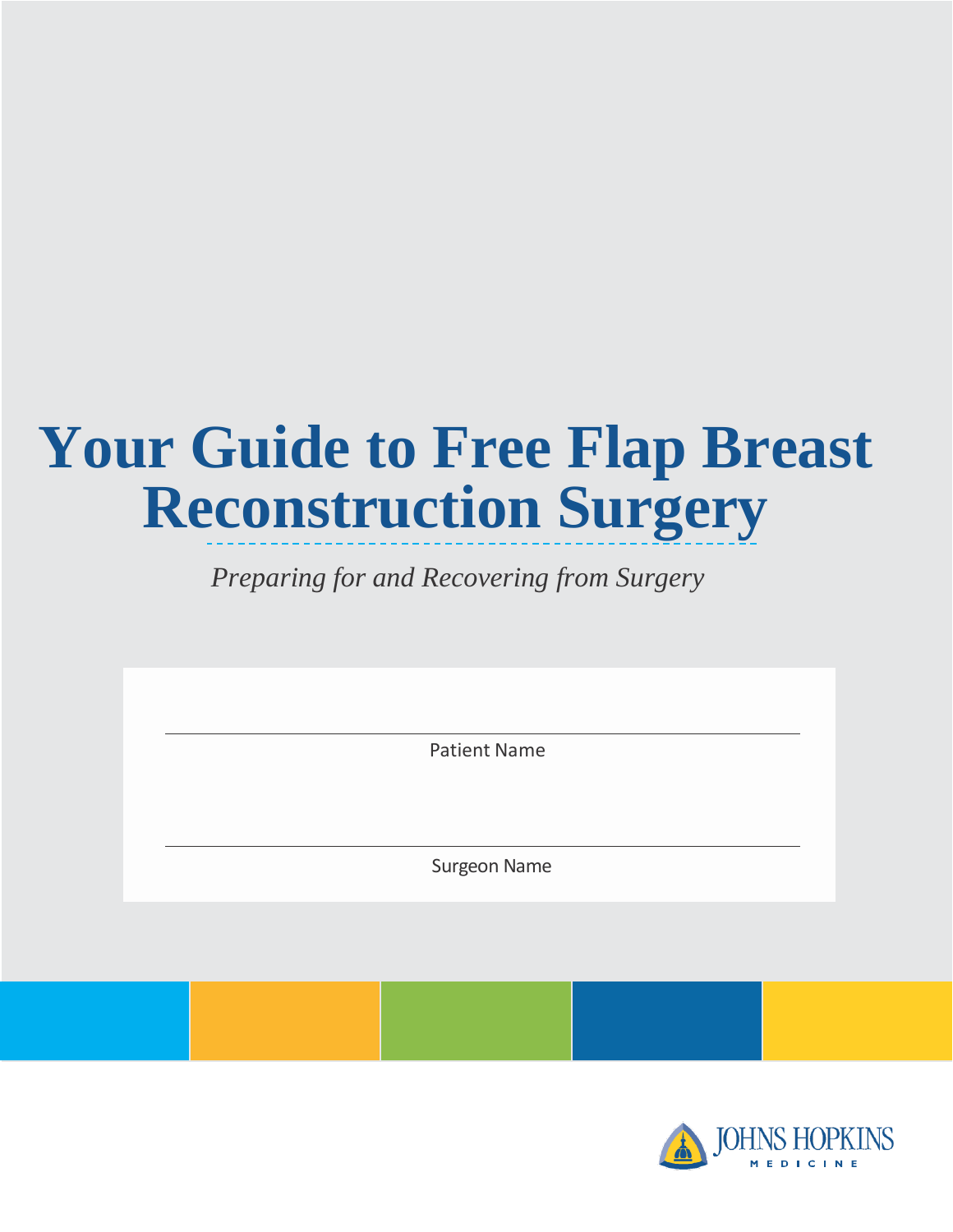#### **Index:**

| 3  |
|----|
| 5  |
| 10 |
| 16 |
| 21 |
| 35 |
| 38 |
| 41 |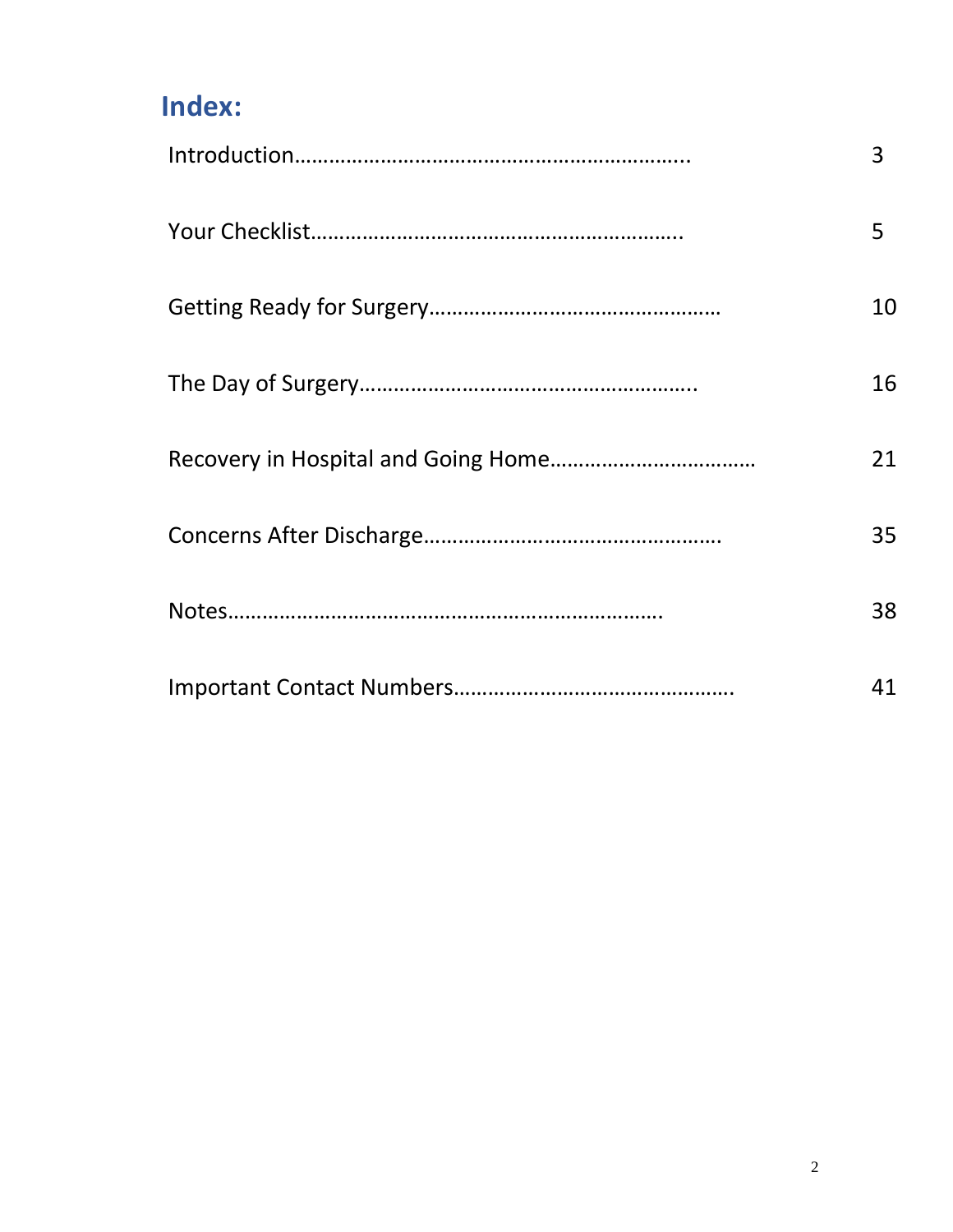#### Welcome to the Johns Hopkins Department of Plastic Surgery

The Johns Hopkins Plastic Surgery team is here to help and will tailor your recovery program to meet your needs. Please contact any member of the team with questions or concerns (see pg. 41).

This booklet contains details about:

- Getting ready for your surgery
- What to expect on the day of surgery
- Planning for recovery and going home
- What to expect once you are home

To make this journey easier

- Please try to read this booklet as soon as you can
- Bring this booklet with you to all appointments and admissions
- Write down your questions and be sure to discuss them with your surgical team

It is important for you, your family and your friends to understand what to anticipate so that everyone can participate in your recovery.

Best wishes for a speedy recovery from the Johns Hopkins Plastic Surgery Team!

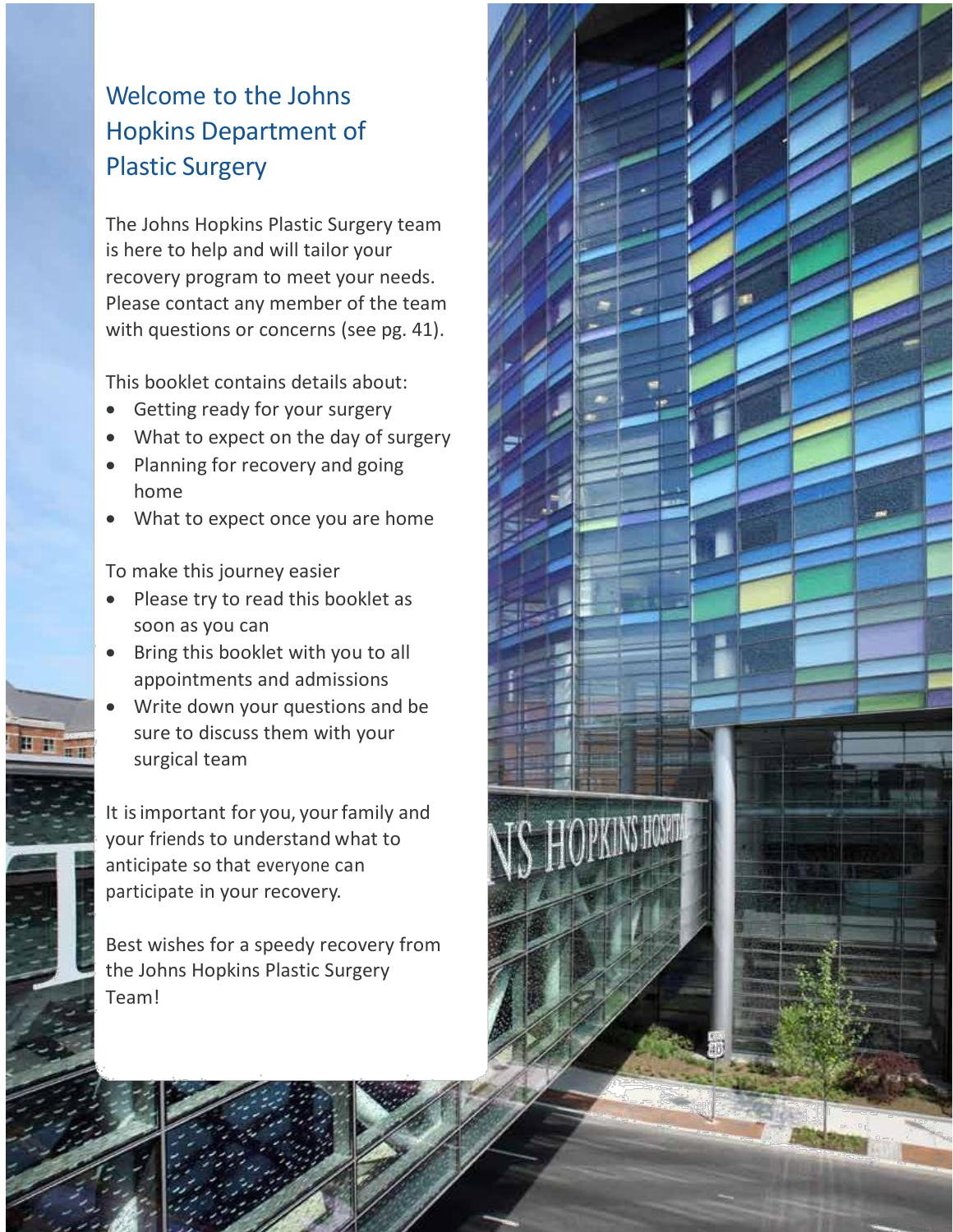#### **Purpose of This Book**

To help guide you through the Enhanced Recovery after Surgery (ERAS) program. It is important that everyone knows what to expect before, during and after your surgery. Treatment is always based on each patient's needs, so this packet is intended as a guide. Please ask a member of the health care team if anything remains unclear, or if you have questions or concerns.

#### **What is ERAS?**

Enhanced recovery after surgery (ERAS) is designed to help you recover faster and reduce complications.

#### **Four Main Parts of ERAS:**

- 1. Planning and preparing for surgery
- 2. Reducing the stress of surgery
- 3. Pain management we will offer options that speed up your recovery
- 4. Getting you to eat and walk sooner

This program is most effective when you are actively involved in your recovery. We will work with you during your recovery to keep your stay as short as possible.

You should expect to be in the hospital for approximately 3 days.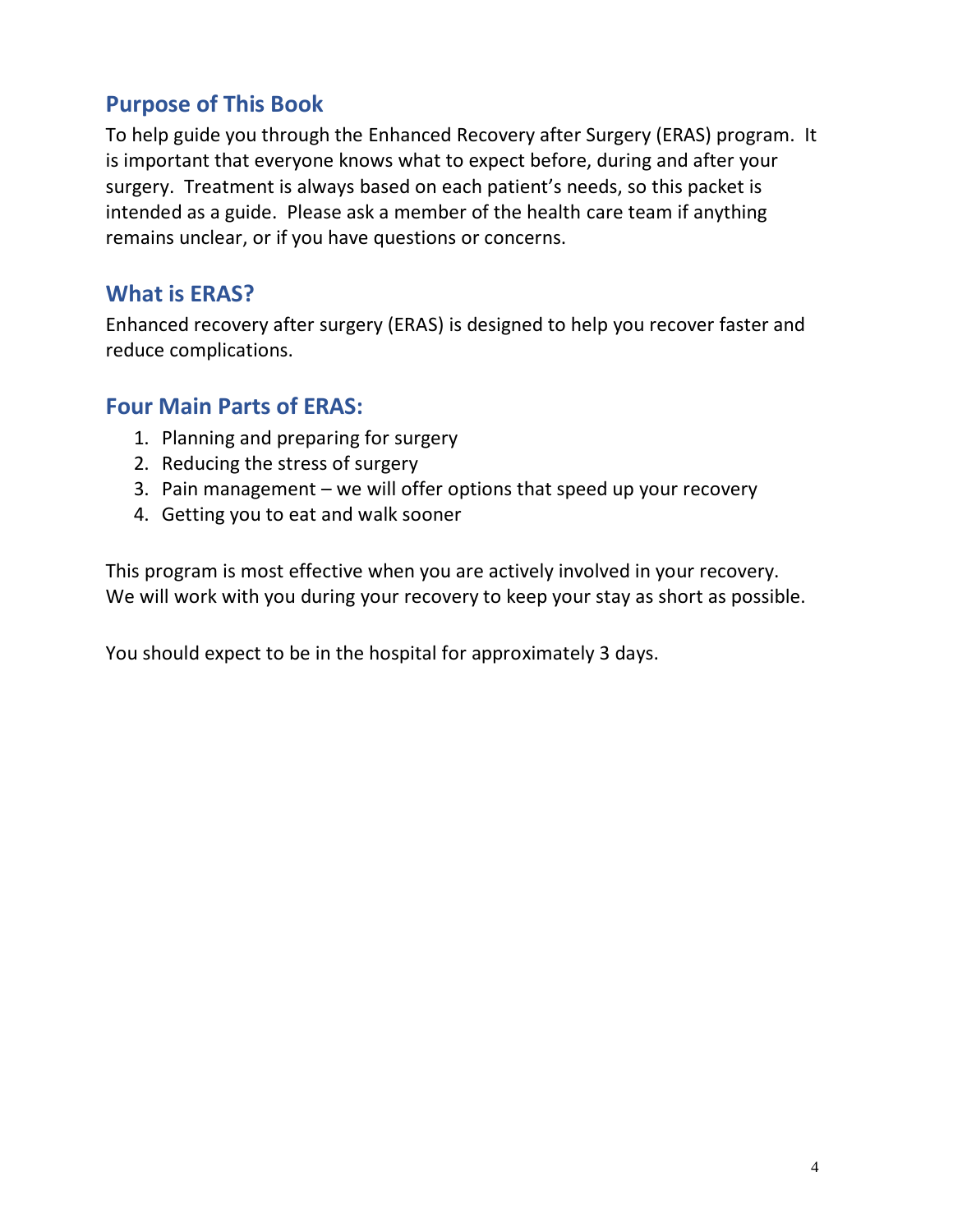# Your Checklist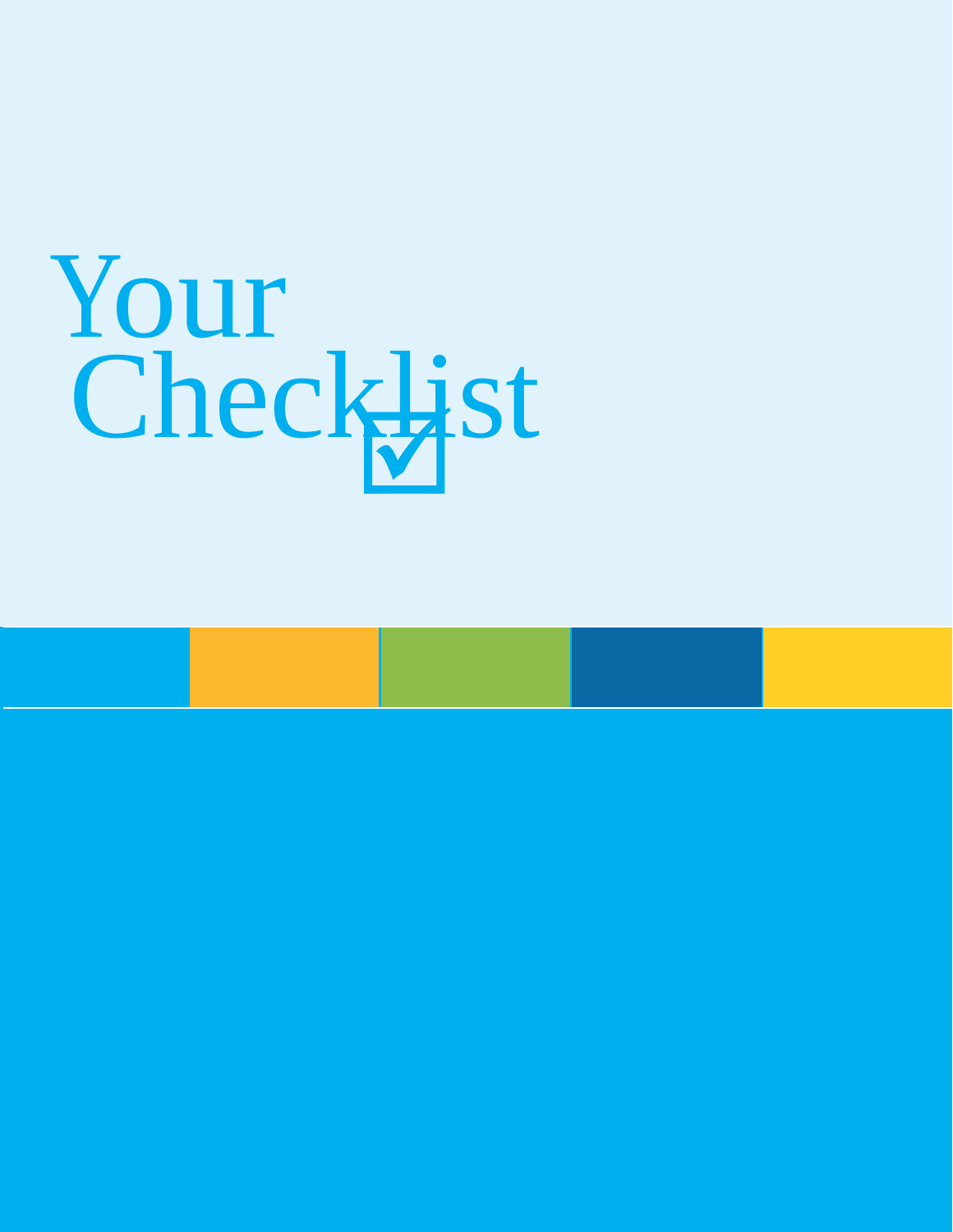**Use this summary checklist as a guide to prepare for your surgery and recovery after surgery.**

| <b>CHECK</b>                    |                                                                                                                        |  |  |  |  |  |  |
|---------------------------------|------------------------------------------------------------------------------------------------------------------------|--|--|--|--|--|--|
| <b>WHEN</b>                     | <b>ACTION</b>                                                                                                          |  |  |  |  |  |  |
| <b>DONE</b>                     |                                                                                                                        |  |  |  |  |  |  |
| <b>ONE MONTH BEFORE SURGERY</b> |                                                                                                                        |  |  |  |  |  |  |
|                                 | Watch the assigned education programs.                                                                                 |  |  |  |  |  |  |
|                                 | Have your pre-surgery evaluation done with your primary care? Physician or                                             |  |  |  |  |  |  |
|                                 | at the Pre-Operative Evaluation Center (PEC) at Johns Hopkins (phone<br>number?).                                      |  |  |  |  |  |  |
|                                 | Talk with your surgical team about blood thinners; for example, Warfarin<br>(Coumadin), Clopidogrel (Plavix), aspirin. |  |  |  |  |  |  |
|                                 | Contact your surgical team or your physician to complete your preoperative                                             |  |  |  |  |  |  |
|                                 | testing, which may include: lab work, chest x-ray, computerized topography                                             |  |  |  |  |  |  |
|                                 | (CT) scan and electrocardiogram (EKG).                                                                                 |  |  |  |  |  |  |
|                                 | If applicable, stop taking hormone medication, including birth control and                                             |  |  |  |  |  |  |
|                                 | Tamoxifen.                                                                                                             |  |  |  |  |  |  |
|                                 | Plan for a three-night stay in the hospital following surgery. It is likely that                                       |  |  |  |  |  |  |
|                                 | you will need assistance from family or friends immediately after leaving the                                          |  |  |  |  |  |  |
|                                 | hospital. You will be asked to name this person as your Care Buddy or Care                                             |  |  |  |  |  |  |
|                                 | Partner during your admission.                                                                                         |  |  |  |  |  |  |
|                                 | <b>10 DAYS BEFORE SURGERY</b>                                                                                          |  |  |  |  |  |  |
|                                 | Ensure your surgical team has received copies of your medical records from                                             |  |  |  |  |  |  |
|                                 | your preoperative evaluation, including history and physical, and all test                                             |  |  |  |  |  |  |
|                                 | results. Contact your surgical team if you have any NEW medical issues as                                              |  |  |  |  |  |  |
|                                 | this should be brought to the attention of your surgeon.                                                               |  |  |  |  |  |  |
|                                 | Stop taking aspirin, ibuprofen (for example, Motrin, Advil, or Aleve), vitamin                                         |  |  |  |  |  |  |
|                                 | E, multivitamins and any herbal supplements. These may cause increased                                                 |  |  |  |  |  |  |
|                                 | bleeding during and after surgery. You can take Tylenol.                                                               |  |  |  |  |  |  |
|                                 | Purchase Hibiclens (a liquid medicated soap) at any pharmacy.                                                          |  |  |  |  |  |  |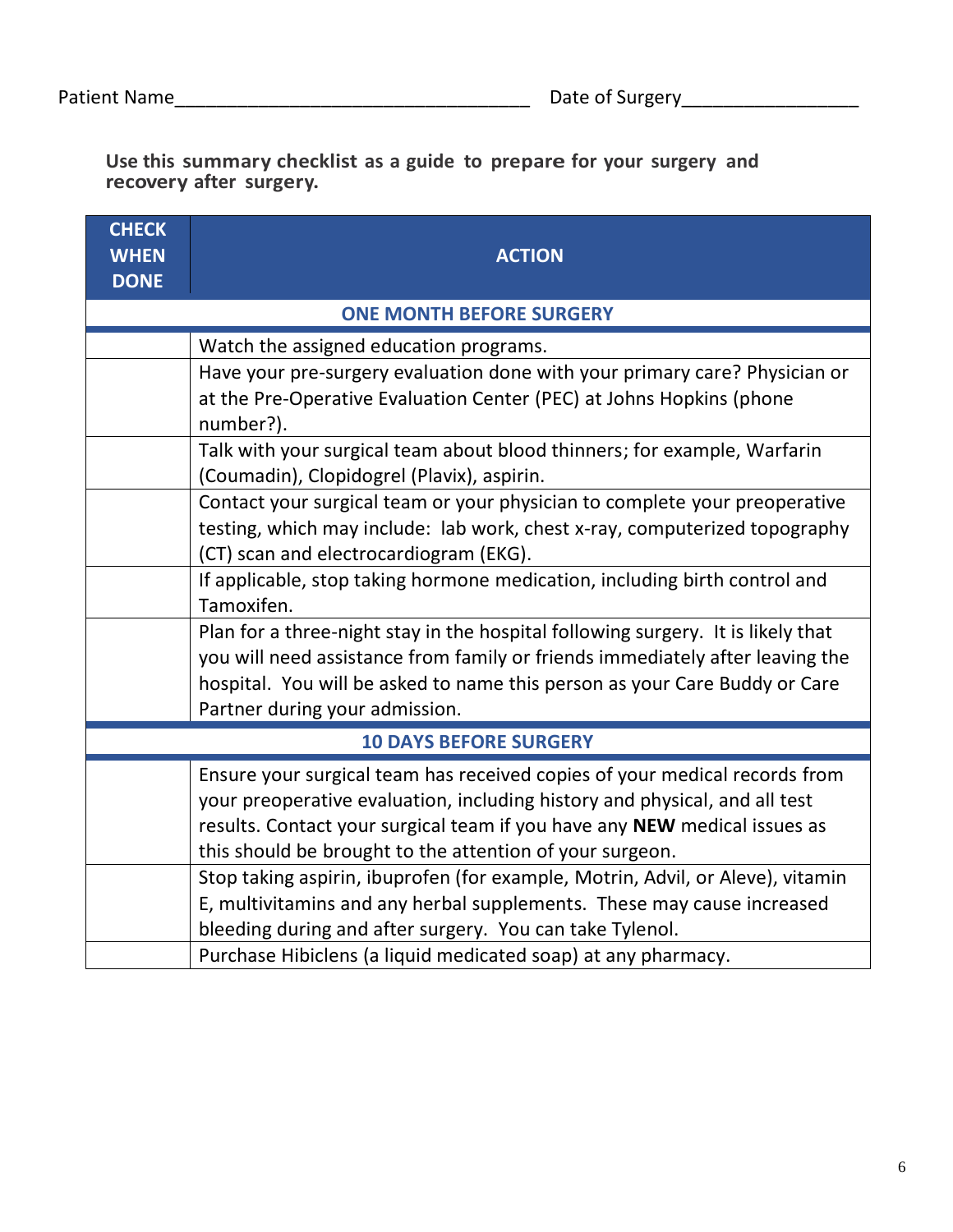| <b>CHECK</b><br><b>WHEN</b><br><b>DONE</b>                                                                       | <b>ACTION</b>                                                                                                                                                                                     |  |  |  |  |  |
|------------------------------------------------------------------------------------------------------------------|---------------------------------------------------------------------------------------------------------------------------------------------------------------------------------------------------|--|--|--|--|--|
| A few simple things to do before coming to the hospital that may make it easier<br>for you when you return home: |                                                                                                                                                                                                   |  |  |  |  |  |
|                                                                                                                  | In the kitchen: put the things you use often between waist and<br>shoulder height to avoid bending down or stretching to reach them.                                                              |  |  |  |  |  |
|                                                                                                                  | Bring the things you will use during the day downstairs. You may not<br>be able to climb stairs immediately after the surgery.                                                                    |  |  |  |  |  |
|                                                                                                                  | Stock up on food and other things you will need. Shopping may be<br>difficult when you first go home.                                                                                             |  |  |  |  |  |
|                                                                                                                  | Wear button down or zip up shirts to make it easier to get dressed.<br>Use extra pillows to prop yourself up in bed while sleeping and resting.<br>This will be more comfortable than lying flat. |  |  |  |  |  |
| THE DAY BEFORE SURGERY                                                                                           |                                                                                                                                                                                                   |  |  |  |  |  |
|                                                                                                                  | Do not shave or wax anywhere on your body for TWO days prior to<br>surgery.                                                                                                                       |  |  |  |  |  |
|                                                                                                                  | The night before surgery, wash with the medicated soap (Hibiclens).                                                                                                                               |  |  |  |  |  |
|                                                                                                                  | Do not allow the medicated soap to come in contact with your eyes,                                                                                                                                |  |  |  |  |  |
|                                                                                                                  | ears, mouth, or nose. Do not put in eyes, ears, mouth, or vagina.                                                                                                                                 |  |  |  |  |  |
|                                                                                                                  | Shampoo hair as usual before using the medicated soap on your<br>body.                                                                                                                            |  |  |  |  |  |
|                                                                                                                  | To shower: Make sure your entire body is wet, then turn off the                                                                                                                                   |  |  |  |  |  |
|                                                                                                                  | shower. Use the soap on a clean washcloth and wipe each area of                                                                                                                                   |  |  |  |  |  |
|                                                                                                                  | your body in a back and forth motion. Pay particular attention to<br>washing your surgical area.                                                                                                  |  |  |  |  |  |
|                                                                                                                  | If you feel itchy or if your skin turns red, rinse your skin with warm                                                                                                                            |  |  |  |  |  |
|                                                                                                                  | water and stop using the Hibiclens.                                                                                                                                                               |  |  |  |  |  |
|                                                                                                                  | You may need to ask for help to reach all areas of your body.                                                                                                                                     |  |  |  |  |  |
|                                                                                                                  | When done, turn the shower back on and gently rinse off.                                                                                                                                          |  |  |  |  |  |
|                                                                                                                  | Pat yourself dry.                                                                                                                                                                                 |  |  |  |  |  |
|                                                                                                                  | Do not apply lotions, makeup, powders, deodorants, or creams as                                                                                                                                   |  |  |  |  |  |
|                                                                                                                  | these may reduce the disinfecting effects of the soap.                                                                                                                                            |  |  |  |  |  |
|                                                                                                                  | Dress in clean sleepwear or clothes. Use clean sheets on your bed.                                                                                                                                |  |  |  |  |  |
|                                                                                                                  | Shower again as directed above on the morning of your surgery.                                                                                                                                    |  |  |  |  |  |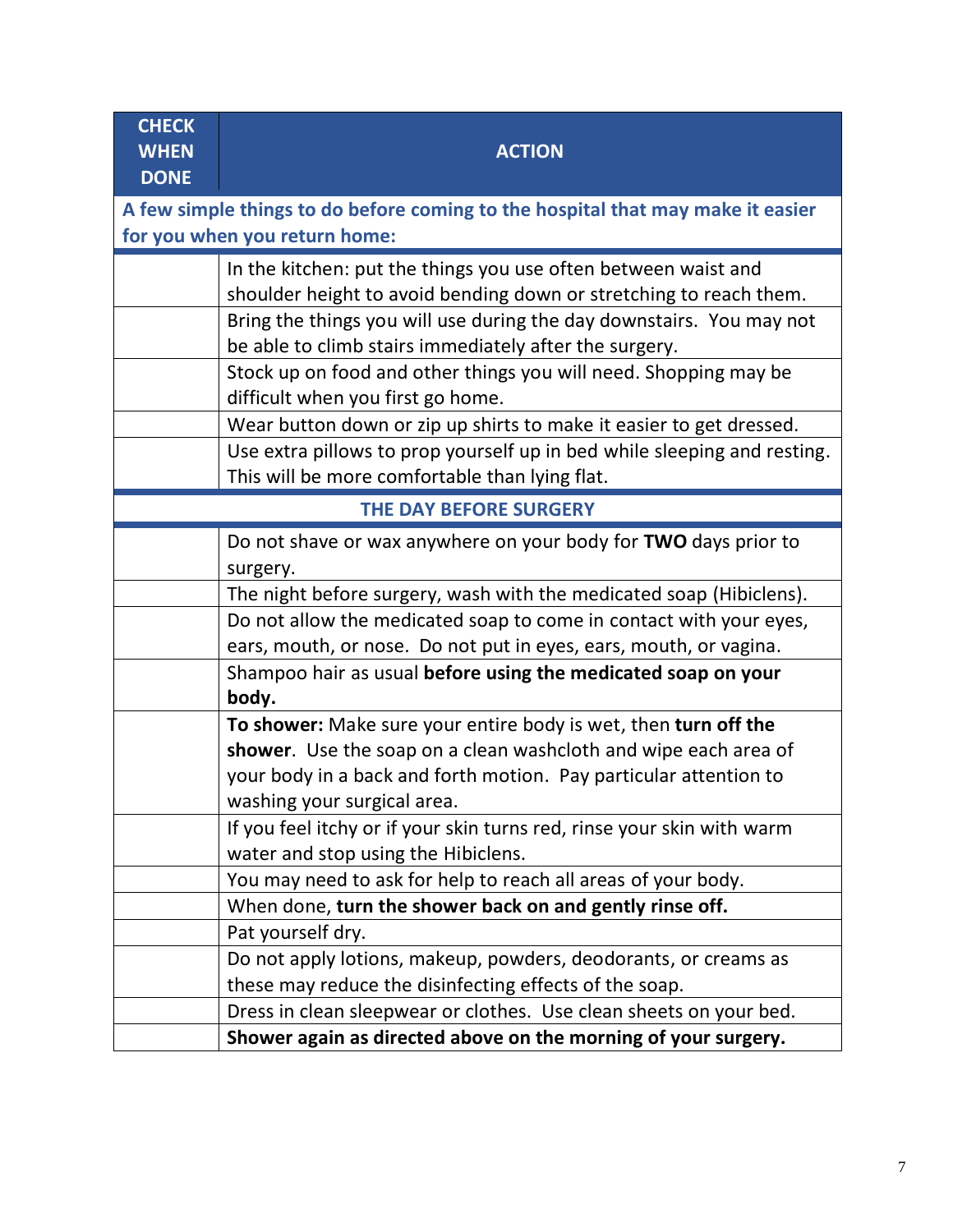**CHECK WHEN DONE ACTION THE DAY BEFORE SURGERY (continued)** *EIGHT hours before your surgery, do not eat, smoke, or chew gum. You may continue to drink clear liquids up to 2 hours before surgery.* Make sure you know which medicines to take the morning of your surgery. Pack your belongings for your overnight stay in the hospital: Computers, tablets and cell phones are allowed in the hospital. • Internet access is available. Towels and gowns will be provided, many people like to bring their own bathrobe and toiletries. Leave your medicines at home. We will supply all medicines needed for your recovery. • It is best to have your Care Buddy or Care Partner bring your personal belongings to you after surgery. Do not pack nonessential, valuable items. Wear loose, comfortable clothing: • Button or zip up shirts are easier for getting dressed. You do not need to purchase any special bras. If your surgeon wants you to wear a bra, one will be provided to you. Do not wear any jewelry; this includes wedding rings, earrings, necklace and any body piercings. All jewelry *must* be removed prior to surgery. Remember purchase extra pillows so you can proper yourself up in bed, etc. while sleeping and resting as this is often more comfortable than lying flat. **THE DAY OF SURGERY** Take your medicines as instructed with a small sip of water the morning of surgery. Wash with the medicated soap as instructed (see page 7) the morning of surgery. Bring this booklet with you. Wear loose and comfortable clothing. Arrive at the hospital **two** hours prior to your scheduled surgery time.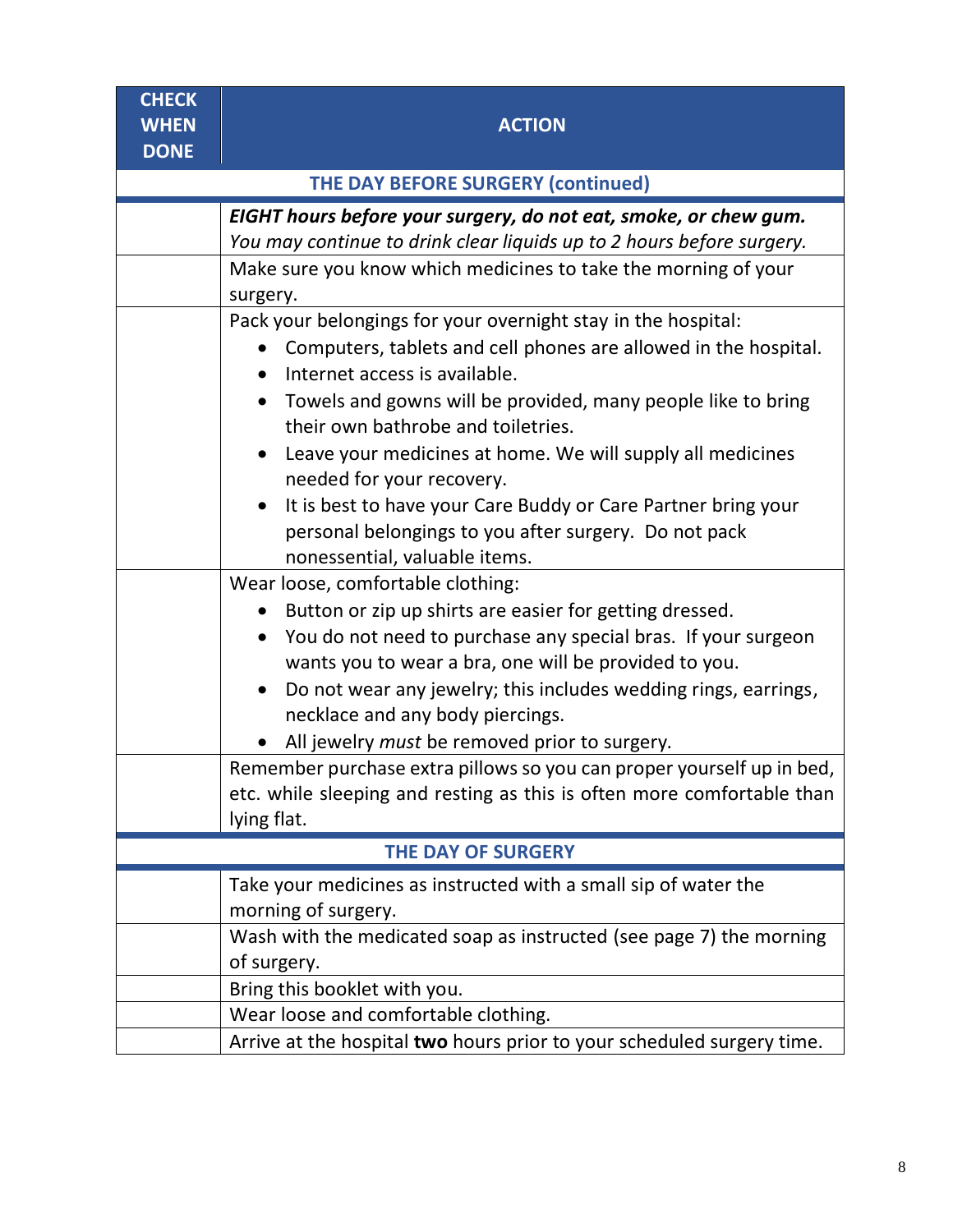| <b>CHECK</b><br><b>WHEN</b><br><b>DONE</b> | <b>ACTION</b>                                                                                                                                                                                                                                                                                                                                                                                                                                                                                                                                                                                                                                                                                                                                                                                                 |  |  |  |  |  |  |  |  |
|--------------------------------------------|---------------------------------------------------------------------------------------------------------------------------------------------------------------------------------------------------------------------------------------------------------------------------------------------------------------------------------------------------------------------------------------------------------------------------------------------------------------------------------------------------------------------------------------------------------------------------------------------------------------------------------------------------------------------------------------------------------------------------------------------------------------------------------------------------------------|--|--|--|--|--|--|--|--|
| <b>THE DAY OF SURGERY (continued)</b>      |                                                                                                                                                                                                                                                                                                                                                                                                                                                                                                                                                                                                                                                                                                                                                                                                               |  |  |  |  |  |  |  |  |
|                                            | Drink a 20-ounce bottle of Gatorade two hours before your surgery -<br>as you are coming to the hospital. You cannot have anything more to<br>drink after you check in.                                                                                                                                                                                                                                                                                                                                                                                                                                                                                                                                                                                                                                       |  |  |  |  |  |  |  |  |
|                                            | When you arrive, check in, as explained in your admission letter.<br>You will be called to the preoperative (preop) unit, where a<br>nurse will get you ready for surgery. You will change into a<br>hospital gown, have an IV placed in your arm, and start IV fluids.<br>• The anesthesia team (anesthesiologist or nurse anesthetist) will<br>discuss your medical history and review your anesthesia plan.<br>• Your surgeons will mark the area where you are having surgery,<br>take photographs, answer final questions and have you sign<br>consent forms for the surgery.<br>Following these steps, you will be taken from the preop area to<br>the operating room.<br>You will be helped on to the operating room table and given<br>$\bullet$<br>medicines to go to sleep by your anesthesia team. |  |  |  |  |  |  |  |  |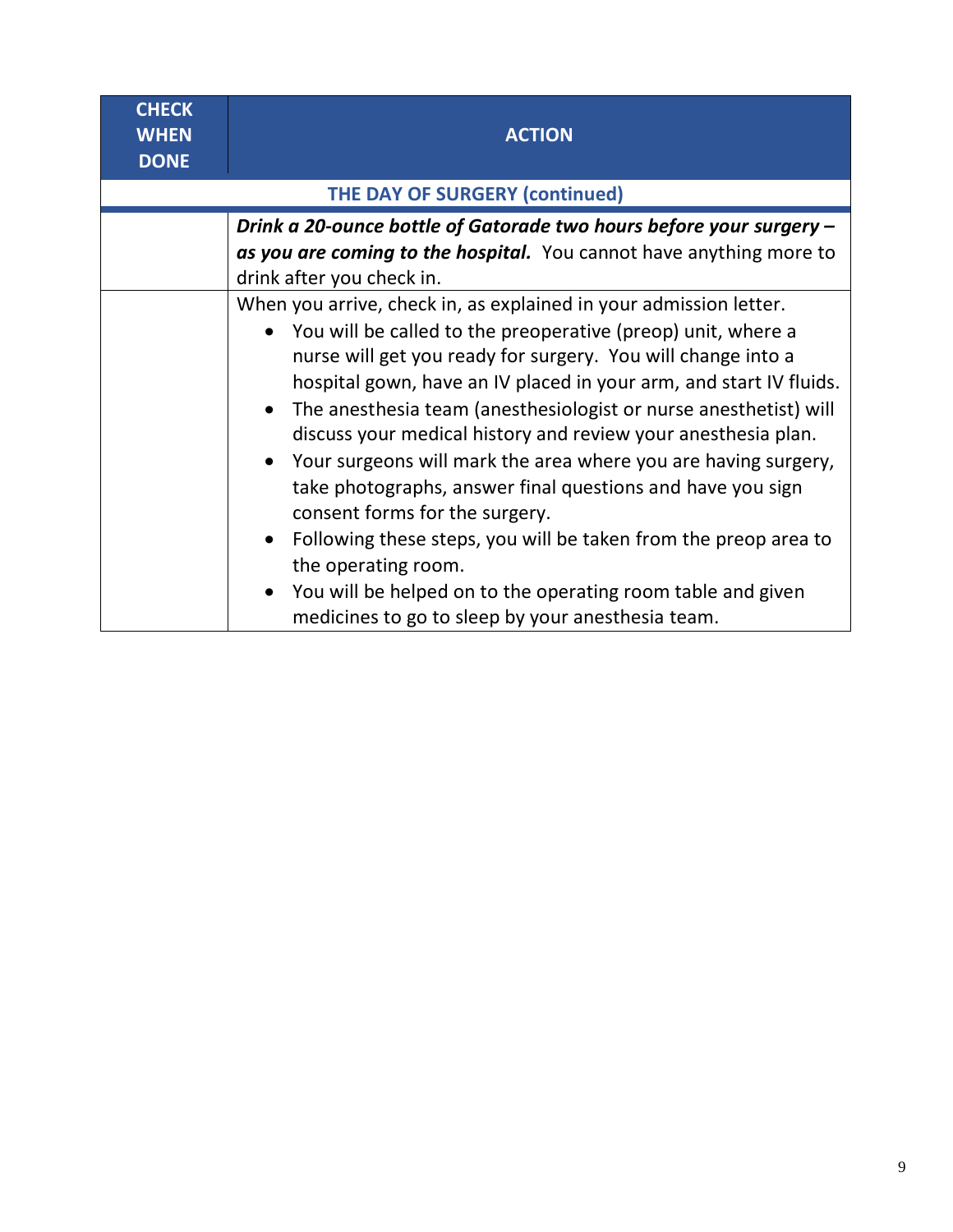# Getting Ready for Surgery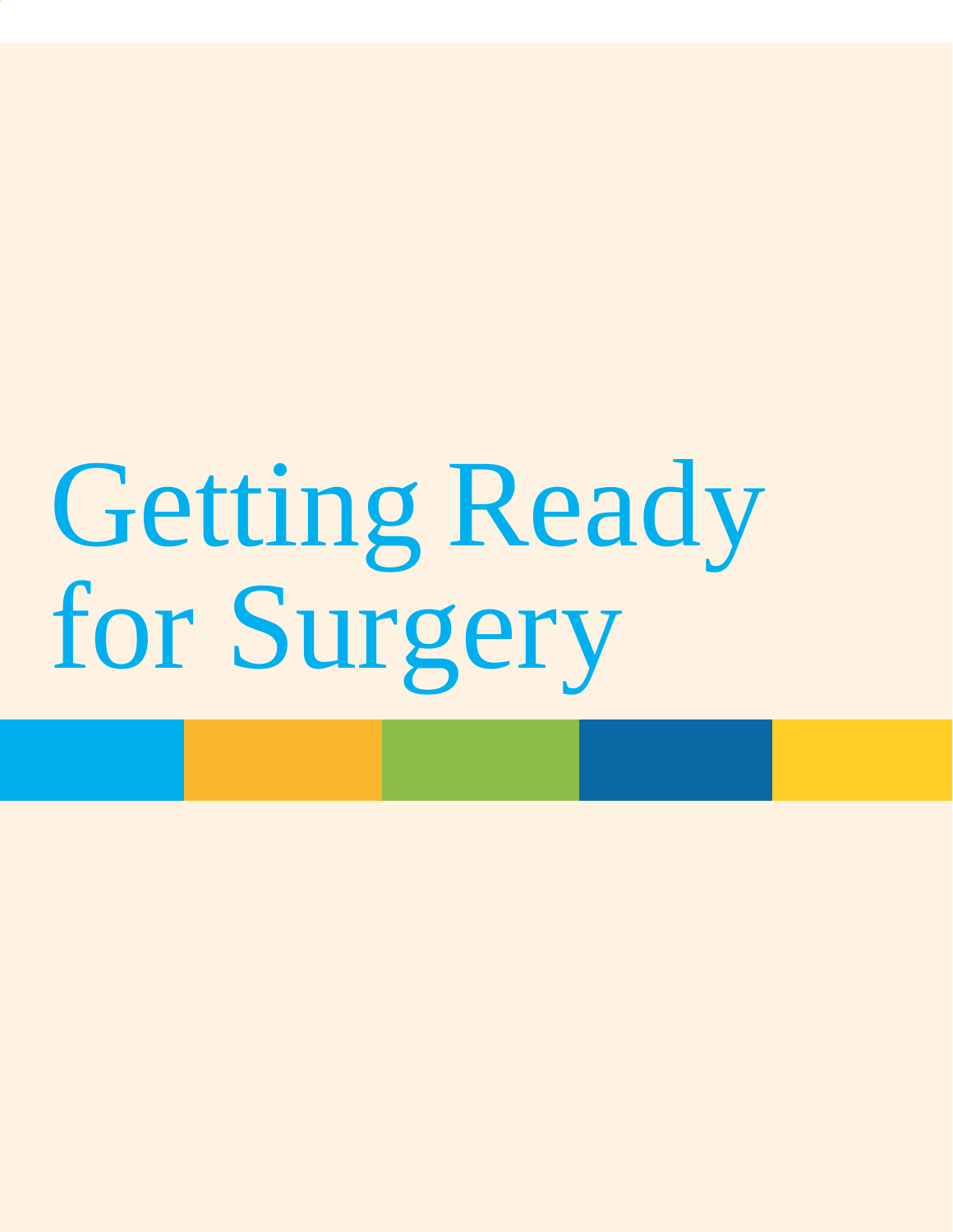### **My Presurgery Planner**

**Instructions:** *Mark the date of your surgery in the last (highlighted) row of the calendar. Use this calendar to mark and track each of your appointments leading up to surgery (for example, anesthesia clinic, primary care provider) and to add reminders for the activities you will need to do in the days leading up to your surgery.*

| <b>Sunday</b> | <b>Monday</b> | <b>Tuesday</b> | <b>Wednesday</b> | <b>Thursday</b> | Friday | <b>Saturday</b> |
|---------------|---------------|----------------|------------------|-----------------|--------|-----------------|
|               |               |                |                  |                 |        |                 |
|               |               |                |                  |                 |        |                 |
|               |               |                |                  |                 |        |                 |
|               |               |                |                  |                 |        |                 |
|               |               |                |                  |                 |        |                 |
|               |               |                |                  |                 |        |                 |
|               |               |                |                  |                 |        |                 |
|               |               |                |                  |                 |        |                 |
|               |               |                |                  |                 |        |                 |
|               |               |                |                  |                 |        |                 |
|               |               |                |                  |                 |        |                 |
|               |               |                |                  |                 |        |                 |
|               |               |                |                  |                 |        |                 |
|               |               |                |                  |                 |        |                 |
|               |               |                |                  |                 |        |                 |
|               |               |                |                  |                 |        |                 |
|               |               |                |                  |                 |        |                 |
|               |               |                |                  |                 |        |                 |
|               |               |                |                  |                 |        |                 |
|               |               |                |                  |                 |        |                 |
|               |               |                |                  |                 |        |                 |
|               |               |                |                  |                 |        |                 |
|               |               |                |                  |                 |        |                 |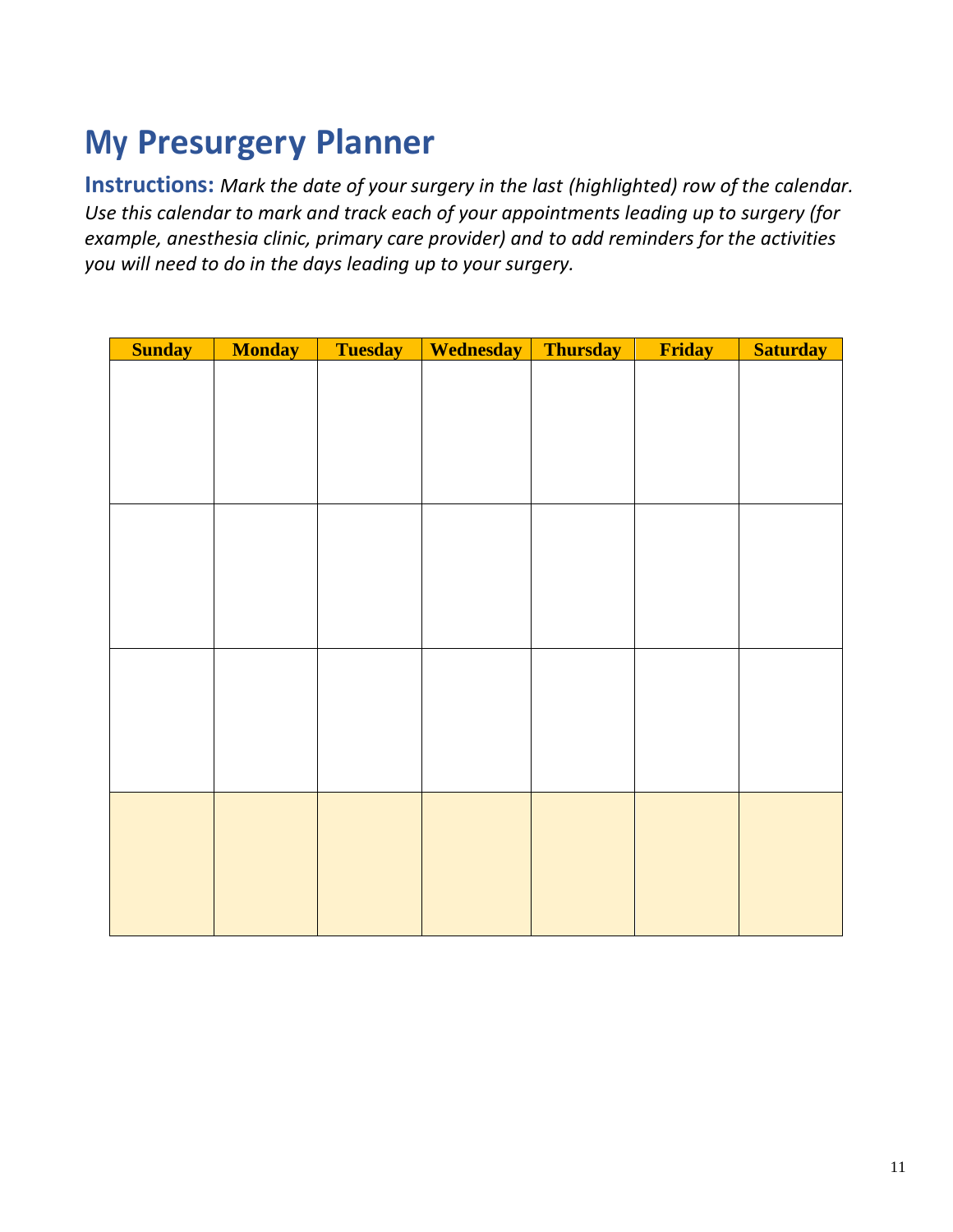## **Preparing for Surgery**

#### **Scheduling Your Surgery**

Our surgical coordinator from the surgical team will call to schedule your surgery date. Please make sure your contact information is up to date, and provide a phone number where you can be reached the day before surgery.

#### **Insurance Authorization**

Our precertification team will contact your insurance company to secure authorization for your surgery and admission. Please notify your surgery coordinator immediately if there have been any changes in your insurance since your last visit. The precertification team will contact you to inform you of any deductible or copayment. Please pay any deductible or copayment the day of surgery. If you are insured through an HMO, you may need a referral for services from your primary care physician. Please contact the customer service number on the back of your insurance card for clarification. If you are going to be admitted to the hospital and have questions regarding your insurance, please call the Johns Hopkins Admissions Office at 410-955-6055.

#### **Advance Directives**

An advance directive can be used to name a health care agent; this is someone you trust to make health care decisions for you. This directive makes clear what you want (or don't want) in the way of treatments to sustain your life. Advanced directives are optional. If you have an advance directive, bring a copy to the hospital if you want it to apply to the hospital admission. An advance directive can be removed or changed at any time. Additional information can be found by calling the Maryland Attorney General's office at 410-576-7000 or visiting:

[www.oag.state.md.us/Heathpol/AdvanceDirectives.htm.](http://www.oag.state.md.us/Heathpol/AdvanceDirectives.htm)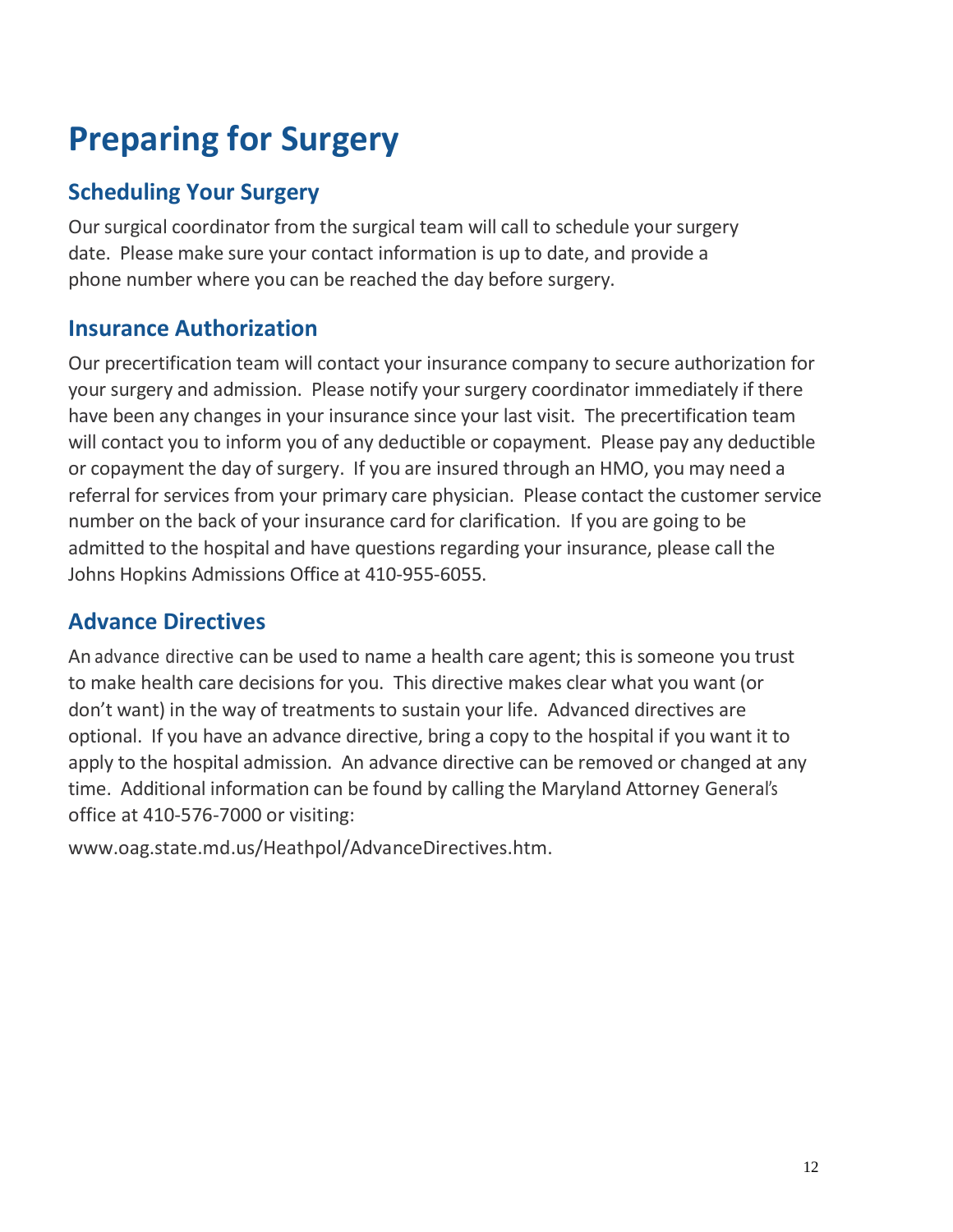#### **What is Free Flap Breast Reconstruction?**

A free flap breast reconstruction uses your tissue (called autologous) to create a new breast. (This is one type of reconstructive surgery used after a mastectomy.) Tissue is taken from your belly, back, thigh, or buttock. You and your plastic surgeon will have already discussed the flap options and chosen the most appropriate reconstructive option for you. Belly tissue is the most common for free flap breast reconstruction. This procedure is called a DIEP flap.

**Surgical Risks:** All surgeries involve some risks, such as side effects of anesthesia, bleeding, infection, pain, and swelling. Also, several complications specific to flap surgery may occur in some women. After reading the descriptions below, please contact your surgeon if you have any questions.

**Bleeding:** Bleeding is usually minimal and well controlled during the surgery. On rare occasions, a blood transfusion may be required (up to 5% of cases).

**Infection:** You will receive antibiotics before your surgery and during your surgery to prevent infection. You will also wash with the Hibiclens medicated soap the morning before surgery to prevent infection. However, infection may develop despite these preventive actions. Those who smoke, have diabetes, have had radiation, or are anemic are more likely to develop an infection. Infections are usually treated with oral antibiotics. Some cases of severe infection may also require admission to the hospital for antibiotics and possible surgery to remove the infected tissue. This may result in a larger scar, which can be corrected later.

**Seroma or hematoma:** A seroma is a buildup of fluid under the skin. A hematoma is a buildup of blood under the skin. The use of drains after surgery may help prevent both of these. Small seromas or hematomas may resolve on their own. Larger seromas or hematomas may require draining either in the clinic or in the operating room. You will be assessed for these while in the hospital and at all follow-up appointments. If you notice a sudden increase in size of your breast or abdomen, or new pain, call to make an appointment with your surgeon.

**Partial or full loss of the flap:** There is a small chance (about 3% of cases) that the flap may not get the blood supply it needs after surgery. Most often this happens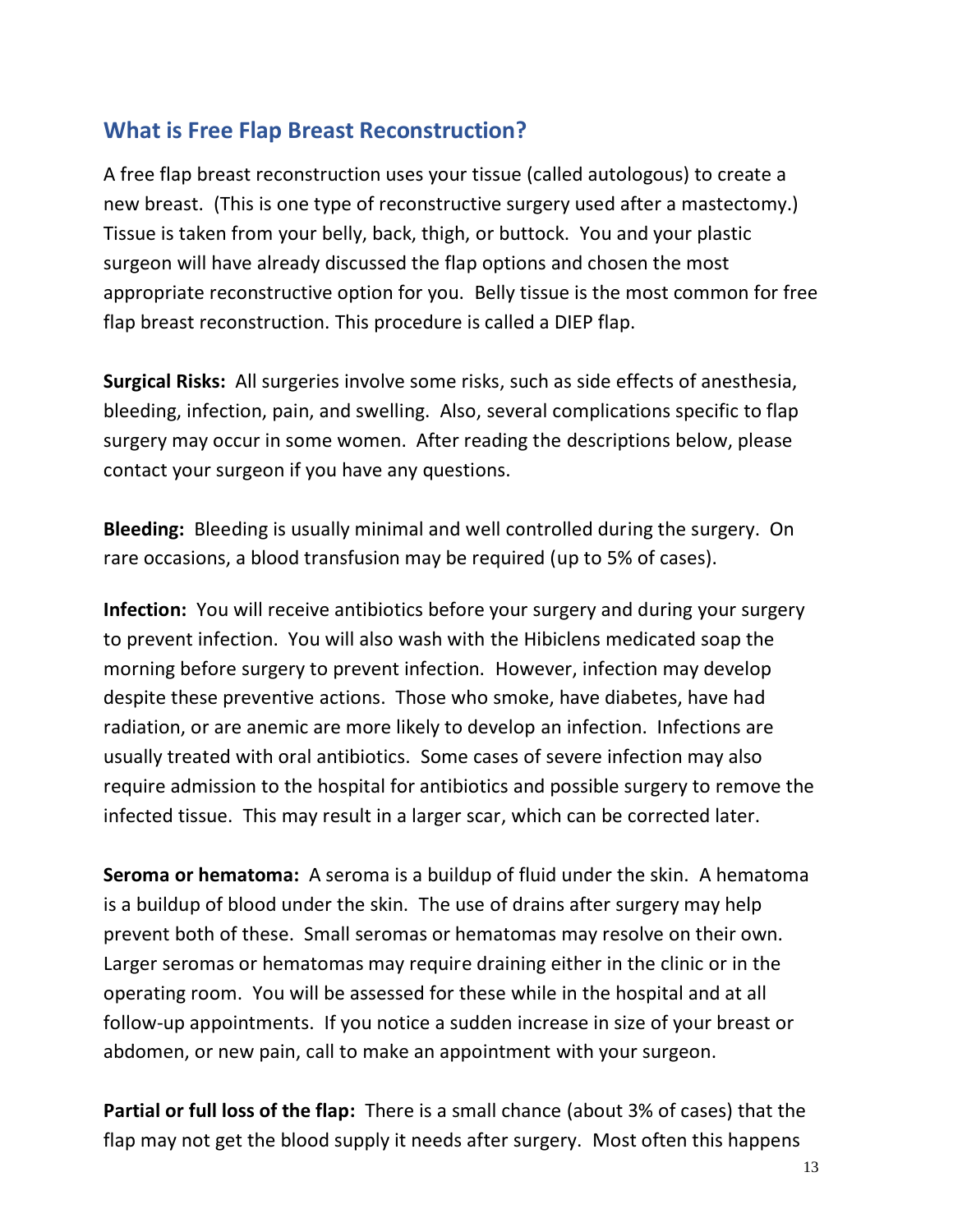in the first 72 hours after surgery. There are surgical and medical interventions that may improve the blood supply to the flap. Sometimes, despite these interventions, part or the entire flap tissue will die. If the entire flap dies, it will be surgically removed and your surgeon will discuss other breast reconstructive options. If part of the flap tissue dies, it will make a wound separation or opening which may need special dressings and possibly surgery to heal.

**Changes in sensation:** Following surgery, the breast skin will be numb. If you had a nipple-sparing mastectomy, your nipple will also be numb. In the breast area and armpit, you may feel burning or shooting pain, itching, increased sensitivity to touch, irritation of the skin and numbness. You may also experience chest muscle tightness, cramps or spasms, and "phantom breast" sensation. **These feelings are all normal**. If the surgeon uses belly tissue for your reconstruction, numbness in the belly area will occur. Over time, you may regain some sensation in the chest skin, nipple and abdomen, but this takes from several months to years, and does not happen for every patient.

**Nipple loss or discoloration:** In most cases, the nipple is removed at the time of the mastectomy. In some cases, the nipple may remain in place; please discuss your options with your breast cancer surgeon. If the nipple does remain, there is a chance of decreased blood supply to the nipple after surgery. This could cause the nipple and/or the dark skin around it (called the areola) to die either partially or fully. If the nipple/areola dies partially, it will fall away and heal, but may cause a change in the color of the nipple/areola. If the nipple/areola dies fully, it will form a dark black scab that may need special dressings and possibly surgery to heal.

**Skin loss or discoloration:** There is a chance of decreased blood supply to the breast skin left after mastectomy and the skin at the flap site after surgery. This could cause some skin tissue to die either partially or fully. If the skin dies partially, it will fall off like a scab and heal, but may be a different color. If the skin dies fully, it will form a dark black scab that may need special dressings and possibly surgery to heal.

**Belly button loss and/or discoloration:** The belly button is **not** removed at the time of the flap surgery, but our surgeon will cut around it. There is a chance of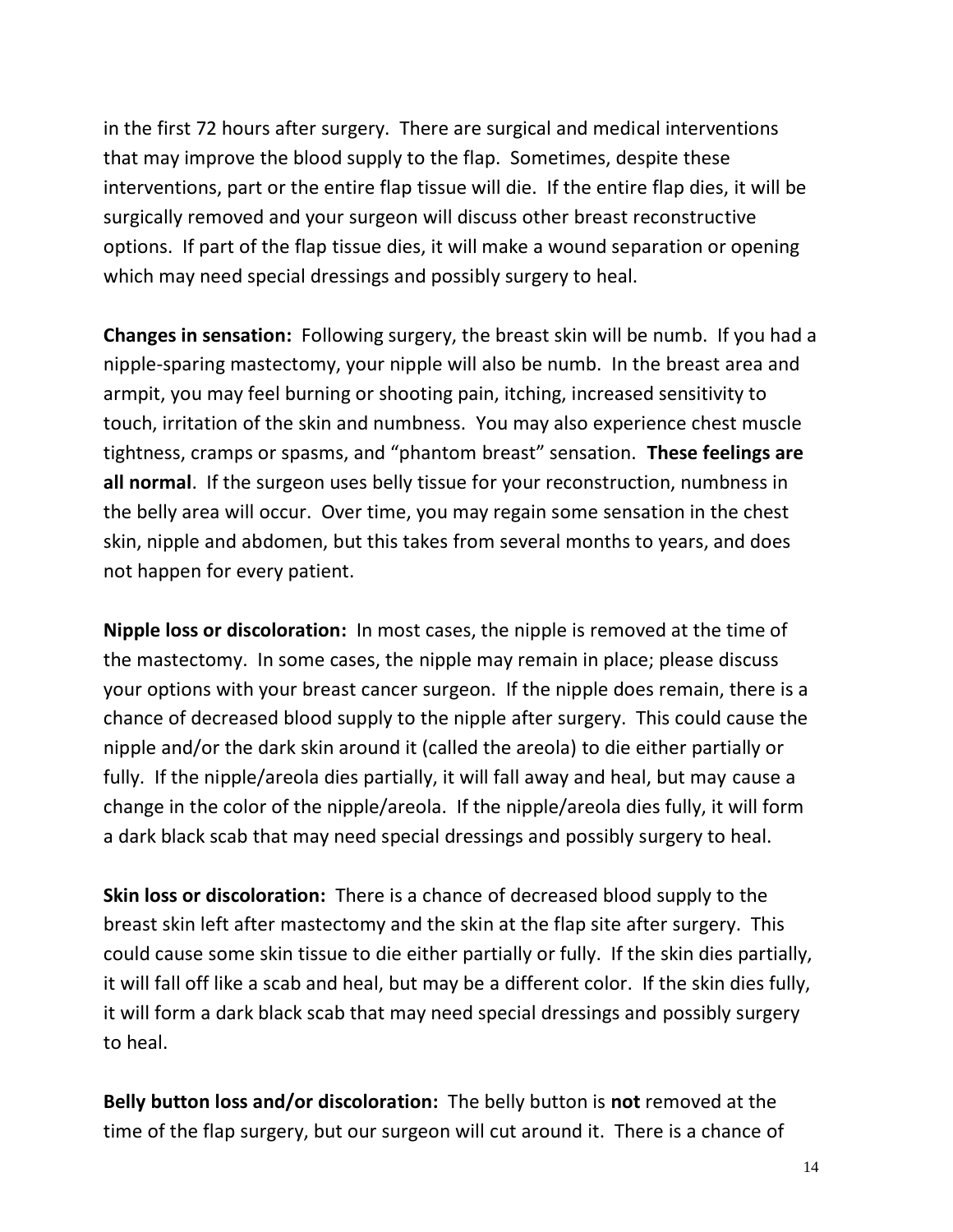decreased blood supply to the belly button after surgery. This could cause the belly button to die either partially or fully. If the belly button dies partially, it will fall away and heal, but may cause a change in the color and/or shape of the belly button. If the belly button dies fully, it will form a dark black scab that may need dressings and possibly surgery to heal.

**Muscle weakness, hernia, and/or bulge:** If you have flap surgery using your belly tissue, there is about a 3% to 5% chance that you may have abdominal muscle weakness, a bulge, or a hernia after surgery. The abdominal muscle weakness or bulge may improve with physical therapy. If a hernia develops, depending on its size, you may require surgery to repair it. You may experience sensations such as bloating, fullness, or swelling in the abdominal wall following surgery. If you have flap surgery using tissue from your back, the surgeon will move the back muscle responsible for the "pull-up" motion. This usually does not create a noticeable weakness with everyday activities. However, you may notice some weakness in activities such as tennis, bowling, rock climbing, or swimming.

**Scarring:** All new scars are red, dark pink, or dark purple. In general, scars fade as they mature over 6 months to a year. However, this depends on how your body usually heals and scars. Our goal is to make the scars as light and thin as possible. You will have scars where tissue has been taken and at the chest/breast area.

**Longer or poor wound healing:** In some cases, the incision site after surgery takes longer to heal than normal. It may also heal poorly, causing a wound separation or opening. Smoking, poor nutrition, diabetes, previous radiation treatments, and a compromised immune system can cause these problems. If this occurs, special dressings may be used to heal the wound.

**Need for future surgeries:** Some patients will need further revision surgeries (3 to 12 months following flap surgery). These may include: fat grafting, addressing minor differences in unequal proportion, balancing the other breast, and reconstructing the nipple if needed. These are typical out-patient surgeries.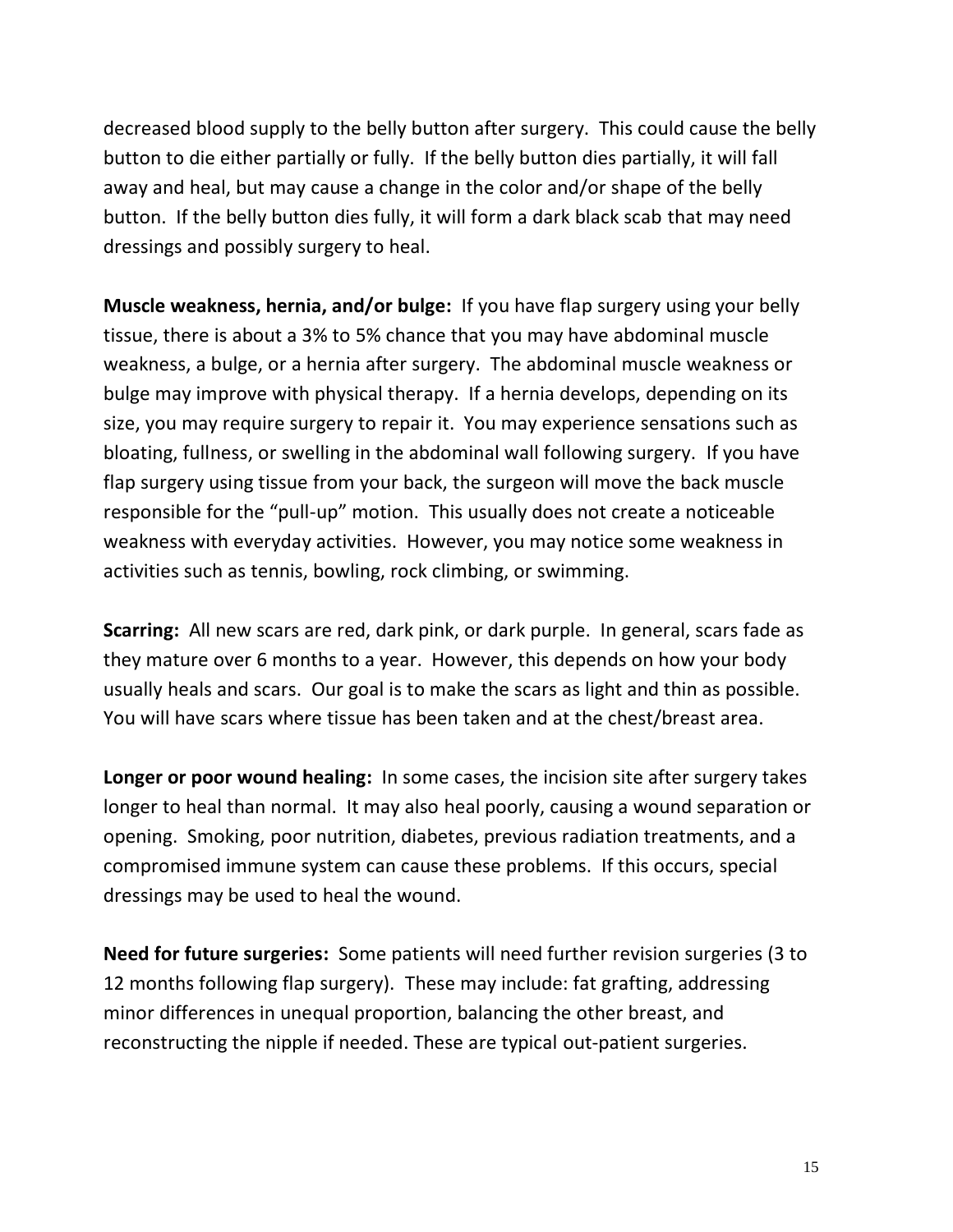# The Day of Surgery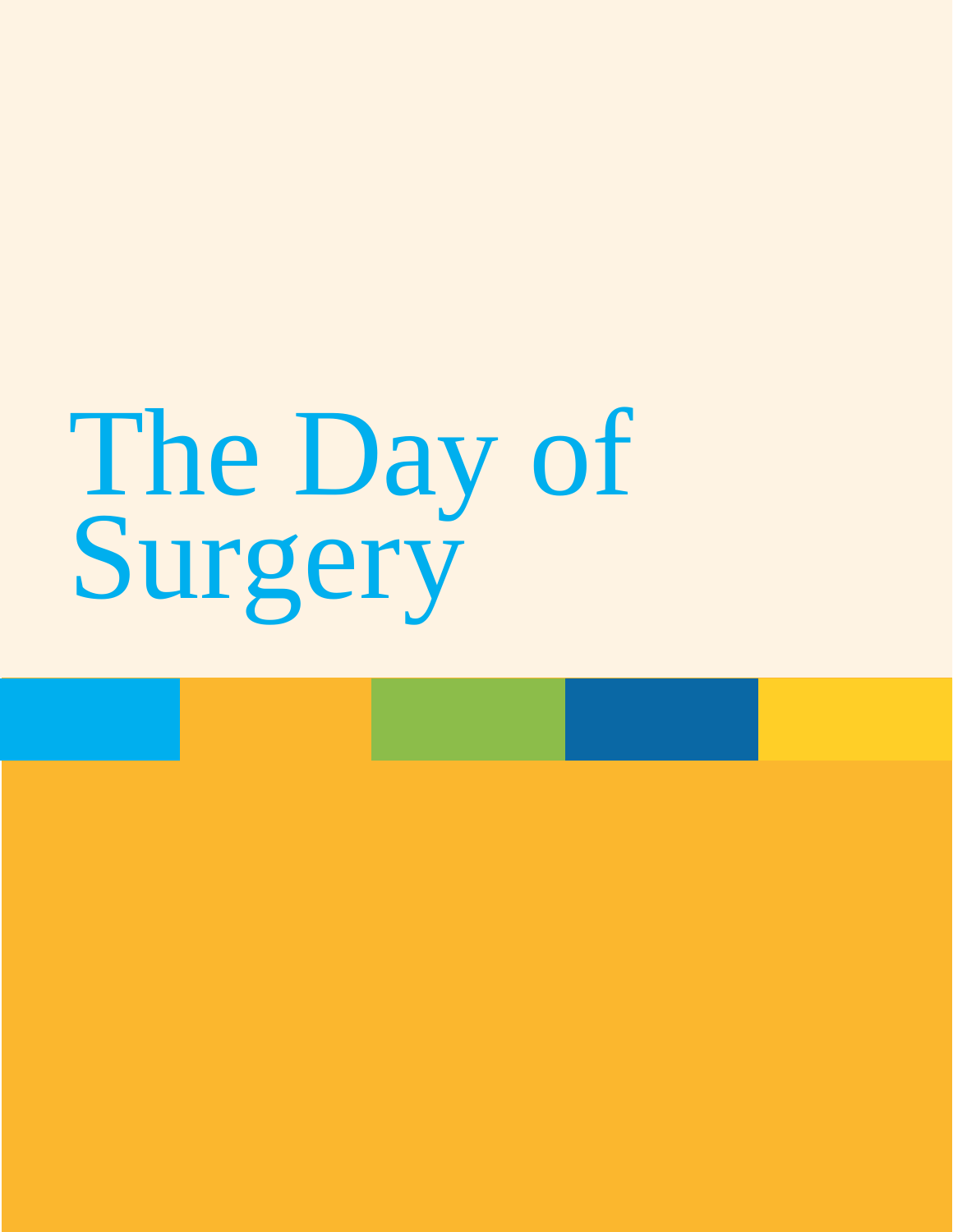### **The Day of Your Surgery**

#### **Taking Your Medications before Surgery**

- Make sure you know what medications you should take the morning of your surgery.
- You will receive a call the day before your surgery to review your regular list of medications and to confirm the time you need to come to the hospital.
- If anything is confusing, please ask questions!

#### **What to Bring**

Leave all valuables at home or give them to the person(s) accompanying you. We encourage you to only bring essential items the morning of surgery, including:

- \_\_\_ Insurance cards
- Personal identification card, for example, driver's license
- Copy of your advance directive (optional)
- A list of all your medications, including dosages and how often you take them
- This book! Your Guide to Free Flap Breast Construction Surgery
- Payment for any health insurance deductible or copayment

Please be aware that there may be some wait time before your surgery. We will do our best to predict how long other operations will take that day, but unexpected delays are sometimes unavoidable. Therefore, bring a book or something to do while you wait.

#### **Belongings for Your Recovery**

Computers, tablets and cell phones are allowed in the hospital. Internet access is available. Towels and gowns will be provided, but many people like to bring their own bathrobe and toiletries. Please leave your medicines at home. We will supply all medicines needed for your recovery. It is best to have your family or friends bring these personal belongings to you after surgery. Don't pack nonessential, valuable items.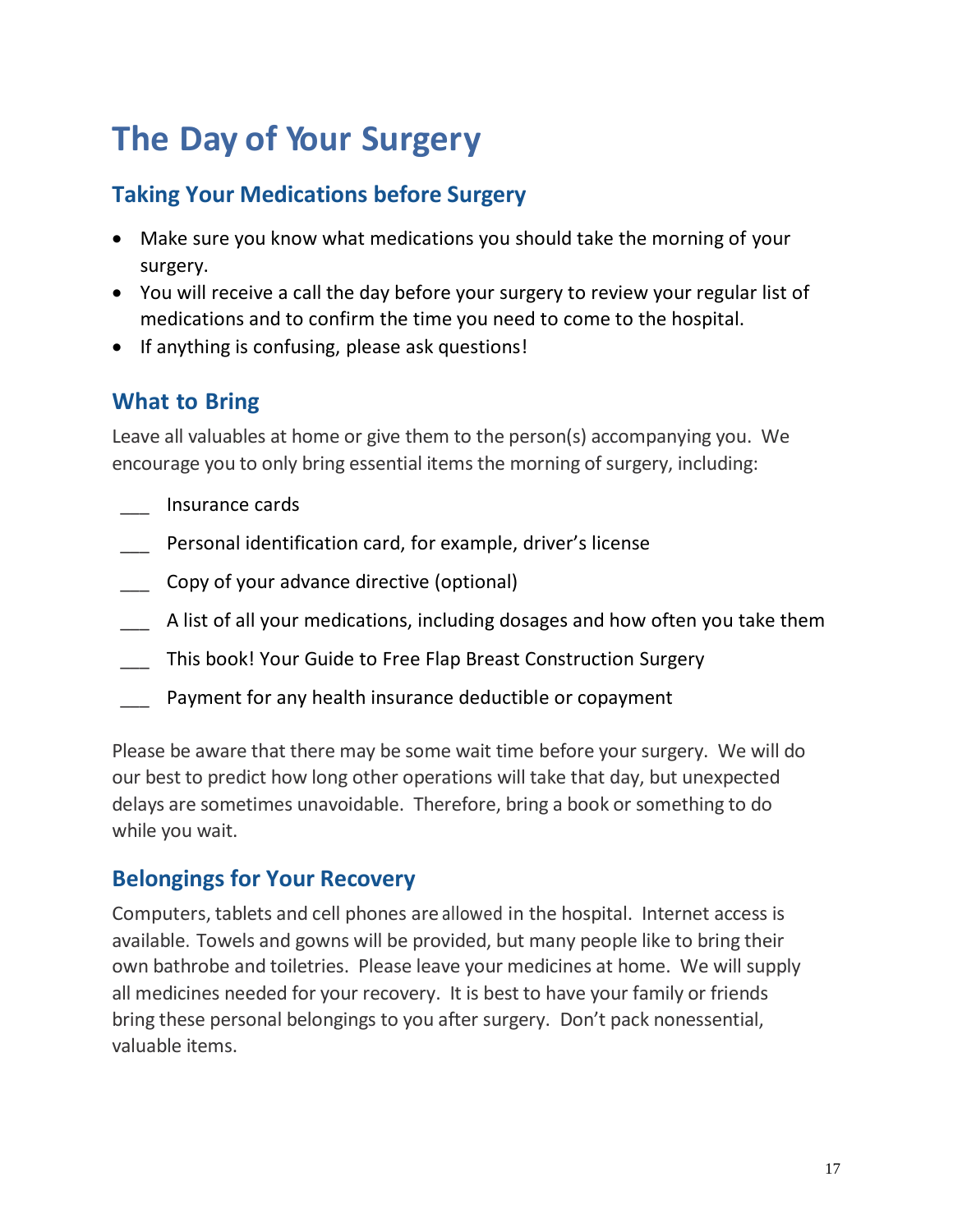#### **What to Wear to Surgery**

Wear loose, comfortable clothing. Do not wear any jewelry; this includes wedding rings, earrings, necklace and any body piercings. All jewelry must be removed prior to surgery.

#### **Drink Your Gatorade**

Don't forget to drink your 20-ounce bottle of Gatorade **two** hours before your surgery. You cannot have anything more to drink after you check in. Once your team is ready, you and one member of your family, if desired, will be brought to the presurgery area.

#### **Parking**

The Johns Hopkins Outpatient Center parking garage is located at 601 North Caroline Street (which is halfway between Orleans Street and Monument Street).

#### **Check-In**

To ensure a smooth registration process, please arrive **two** hours before your scheduled surgery. It is important to allow ample time for parking and walking to the check-in desk. You will report to the OR procedure and registration area. This is located in the Johns Hopkins Outpatient Center, Lower Level. Walk from the parking garage to the main entrance (about 50 feet) and ask the guard just inside the entrance where to go.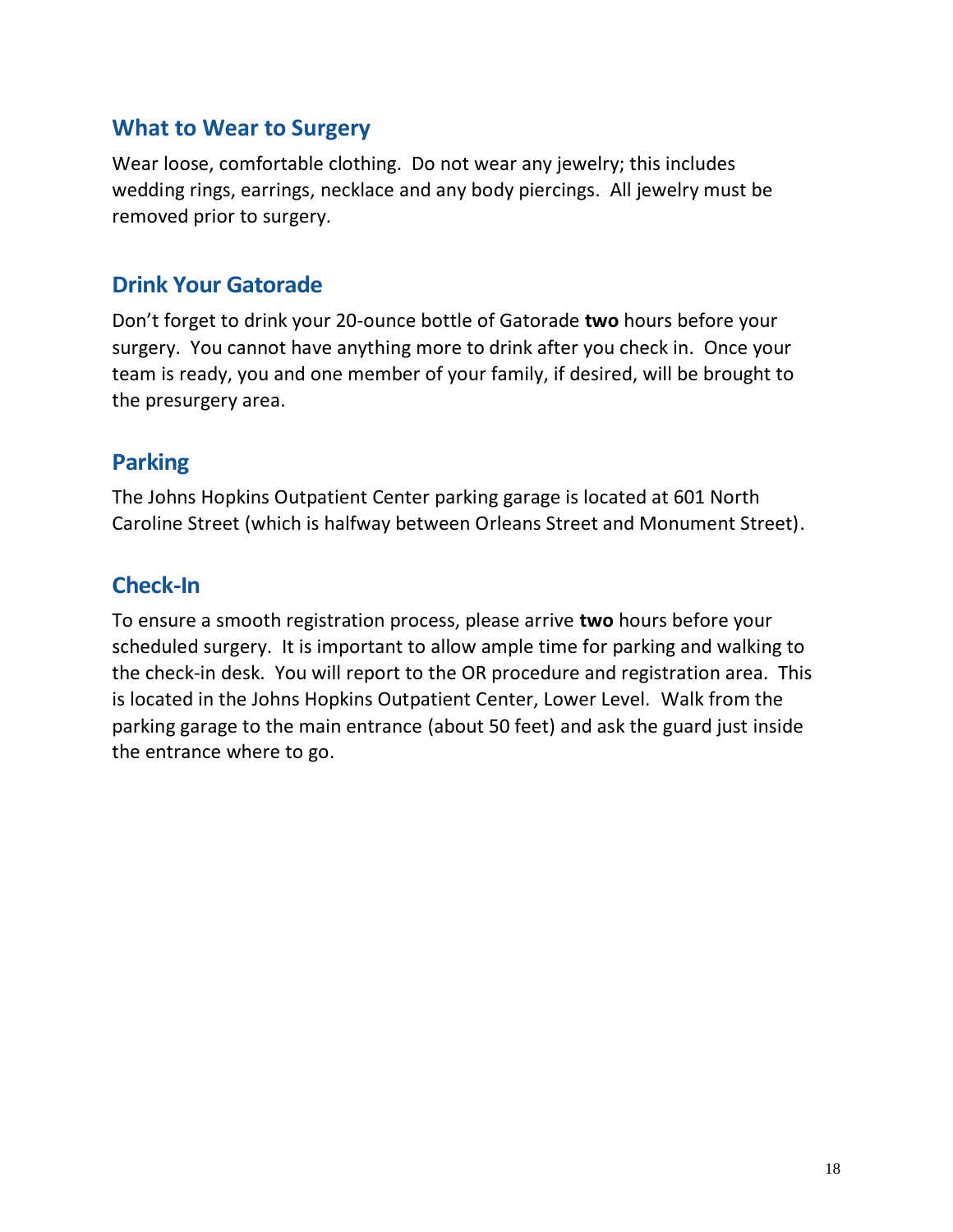### **Your Hospitalization**

Once your team is ready, you and your Care Buddy or Care Partner, if desired, will be brought to the presurgery area. The nurses and anesthesia providers will check you in and make sure everything is set for your surgery. Your surgery will take about 4 to 6 hours for one breast reconstruction, 10 to 12 hours for both breasts. You will be given general anesthesia and get medicines to reduce the pain, nausea and infection. You will also be given IV fluids to keep you hydrated while asleep. You will then be taken to surgery, and your family will be taken to the patient/family lounge.

#### **After Surgery**

After surgery, you will go to the recovery area and will be closely monitored for 1 to 3 hours. Once you have recovered from anesthesia, you will be taken to your room. Most rooms are private and will allow a Care Buddy or Care Partner to stay with you overnight. During your hospital stay, the medical team will monitor your flap for warmth, color, and pulses. You will have surgical drains in place to avoid build-up of fluid. You will also have extreme tightness in the abdomen causing you to hunch. This tightness will slowly relax in the weeks following surgery.

#### **Team Caring for you After Surgery**

In addition to the nurses on the unit, the plastic surgery team will care for you. This team is led by your surgeon and includes a resident in his or her last year of training, as well as other residents, medical students, and a physician assistant or nurse practitioner. There will be a physician available 24 hours a day to tend to your needs.

#### **Pain and Nausea after Surgery**

Nurses will ask you about your pain level every few hours. This is necessary to provide pain relief as needed. When you are in the recovery room you will get